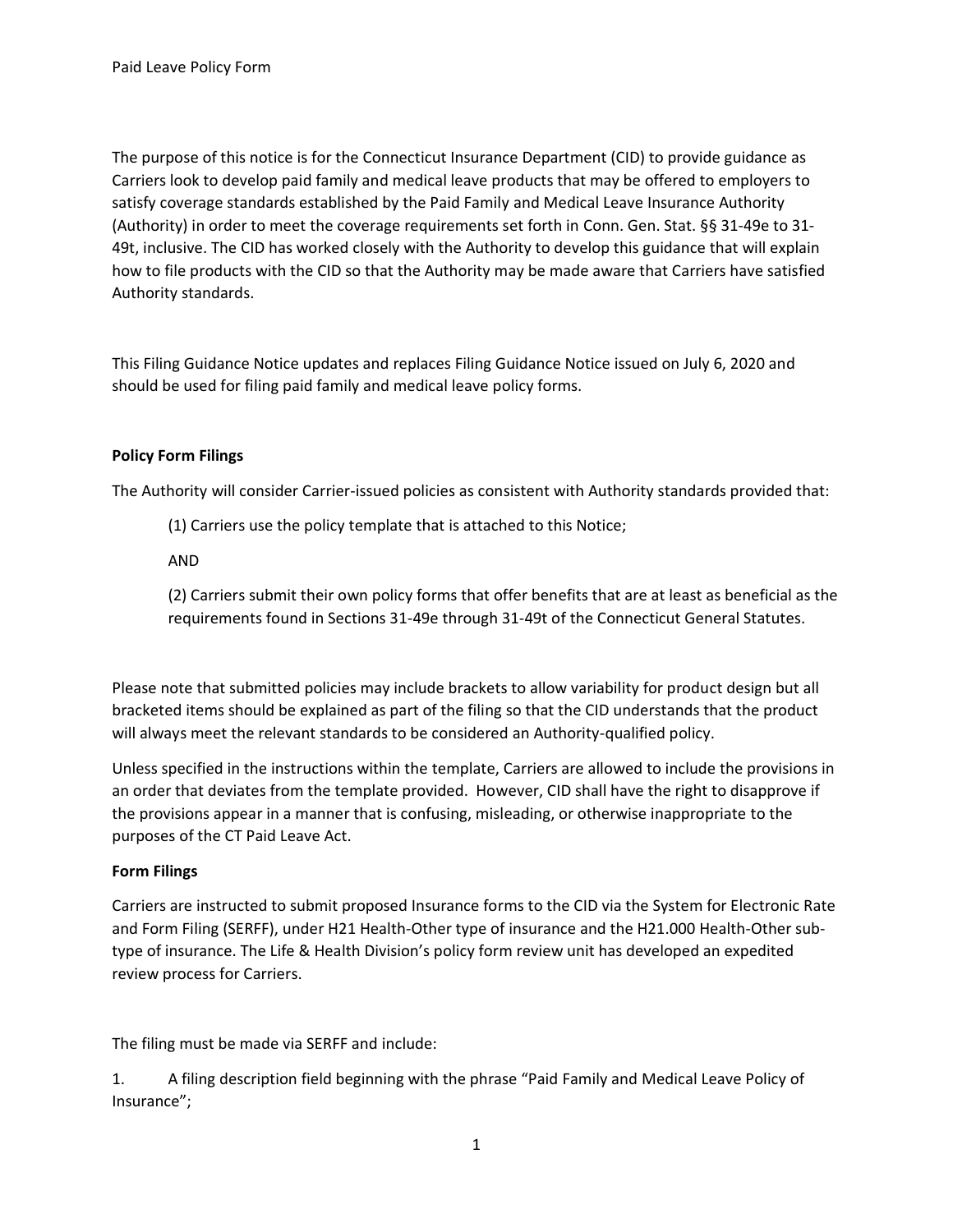2. A completed checklist that highlights where each item of the standards listed in the attached policy form template is addressed within the submitted policy form; and

3. A signed certification that the submitted policy offers benefits equal to or better than the benefits described in sections 31-49e through 31-49t of the Connecticut General Statutes.

The Division's Policy Form Review Unit has developed an expedited review process for Carriers who wish to submit their Paid Family and Medical Leave policy forms.

## **Acknowledgement of Policies of Insurance Filings**

The CID will review all form filings to ensure filings are consistent with the requirements of this Notice. If no revisions or amendments are necessary, the CID will acknowledge the filing in SERFF and notify the Authority.

### **Amendments to Form Filings**

If there are any changes, amendments, or regulatory clarifications to the provisions of the CT Paid Leave Act and policies promulgated by the CT Paid Leave Authority ("the CT Paid Leave Act and policies") that require amendments to the policy form after it has been acknowledged by the CID, carriers should submit such changes, amendments or clarifications in a new filing according to the above-noted SERFF filing instructions. Carriers shall indicate the affected policy forms, identified by form numbers, SERFF tracking numbers and dates on which the policies last were acknowledged.

#### **Contact**

Any questions about this Filing Guidance Notice should be directed to [cid.lh@ct.gov](mailto:cid.lh@ct.gov)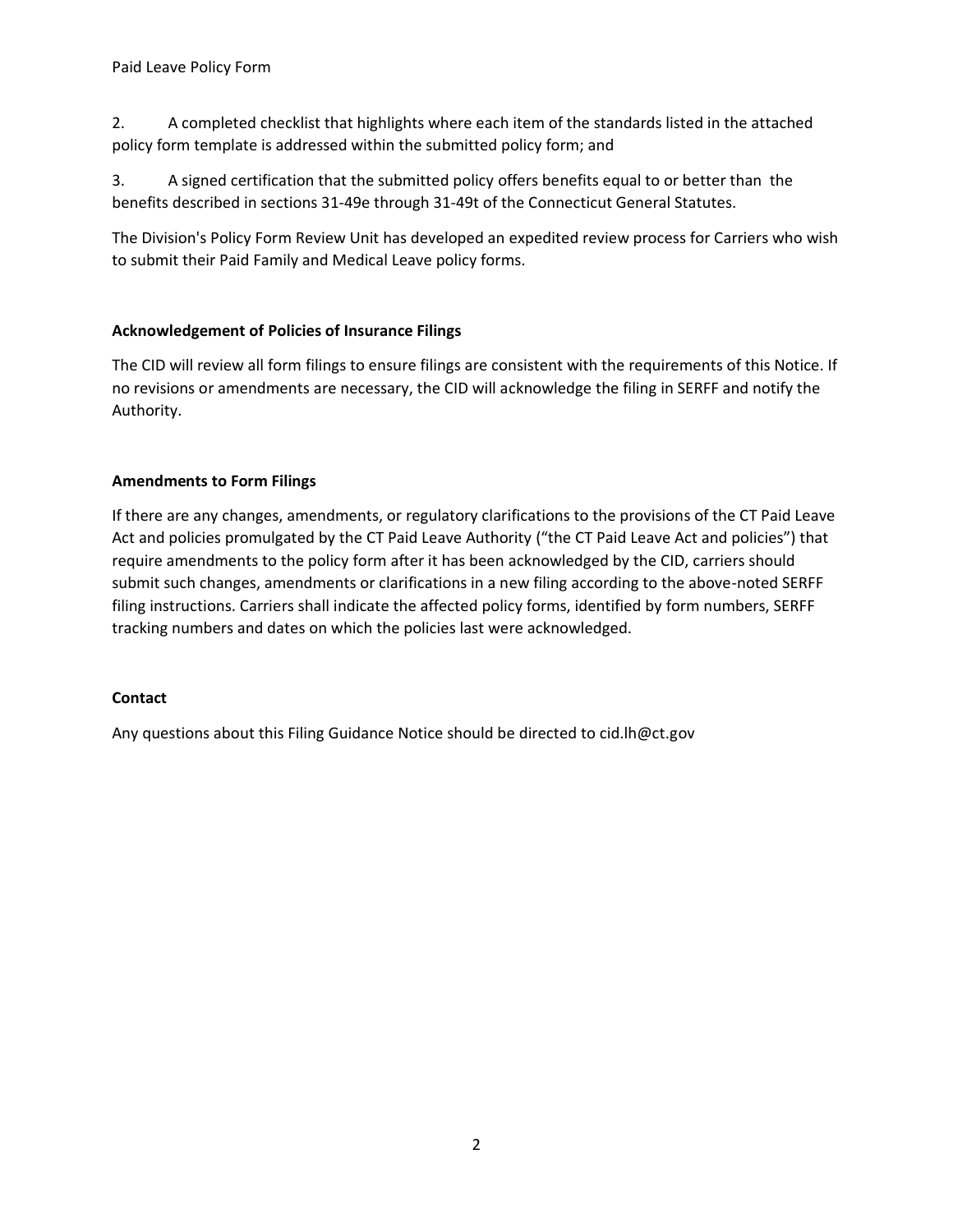### **PAID FAMILY AND MEDICAL LEAVE (PFML) POLICY TEMPLATE**

#### **First Page**

The first page should include the following:

- 1. the type of coverage provided (e.g., "Connecticut Paid Family and Medical Leave Insurance")
- 2. the name and address of Insurance Carrier ("Carrier");
- 3. the Policyholder's name;
- 4. the term of the Policy Coverage, including the effective date and renewal date (if applicable) for the policy;
- 5. all renewal rights (e.g., whether the policy renewable or non-renewable, and whether renewal is guaranteed);
- 6. the signature of at least one officer of the Carrier;
- 7. a form number/form series/other identifier that indicates the contract version that is filed with CID, preferably at the bottom right or bottom left of the first page
- 8. a unique policy number for the employer
- 9. a notation indicating the version of the policy document in effect.

The first page may also include other information which may be helpful for the administration of the plan.

#### **Notices**

(Carriers are allowed to utilize modifications to the language in order to fit the carrier's policy format – e.g., replacing "Carrier" with the actual insurance company name or "We" - only as long as they do not alter the intent of the required notice)

 and policies. If there are any conflicts between the policy and the CT Paid Leave Act and policies, the CT The first page should include a statement that the Policy is intended to cover paid leave benefits that comply with the Connecticut Paid Family and Medical Leave Insurance Authority ("CT Paid Leave Authority" or "Authority") standards. The provisions of this Policy must conform with the requirements of sections 31-49e through 31-49t of the Connecticut General Statutes and the policies promulgated by the CT Paid Leave Authority (hereinafter respectively referred to as "the CT Paid Leave Act and policies"). If any Policy provisions do not conform to the requirements of the CT Paid Leave Act and policies, then the Carrier is required to administer paid benefits consistent with the CT Paid Leave Act Paid Leave Act and policies will be the controlling requirements, unless the policy provisions are more advantageous to the Covered Employee in which case the policy terms as to those more advantageous provisions shall prevail.

The first page should acknowledge that if there are any changes, amendments, or regulatory clarifications to the provisions of the CT Paid Leave Act and policies, then the Policy will be administered consistent with the relevant changes, amendments, or clarifications and all claims practices will be updated to be in compliance with the new requirements.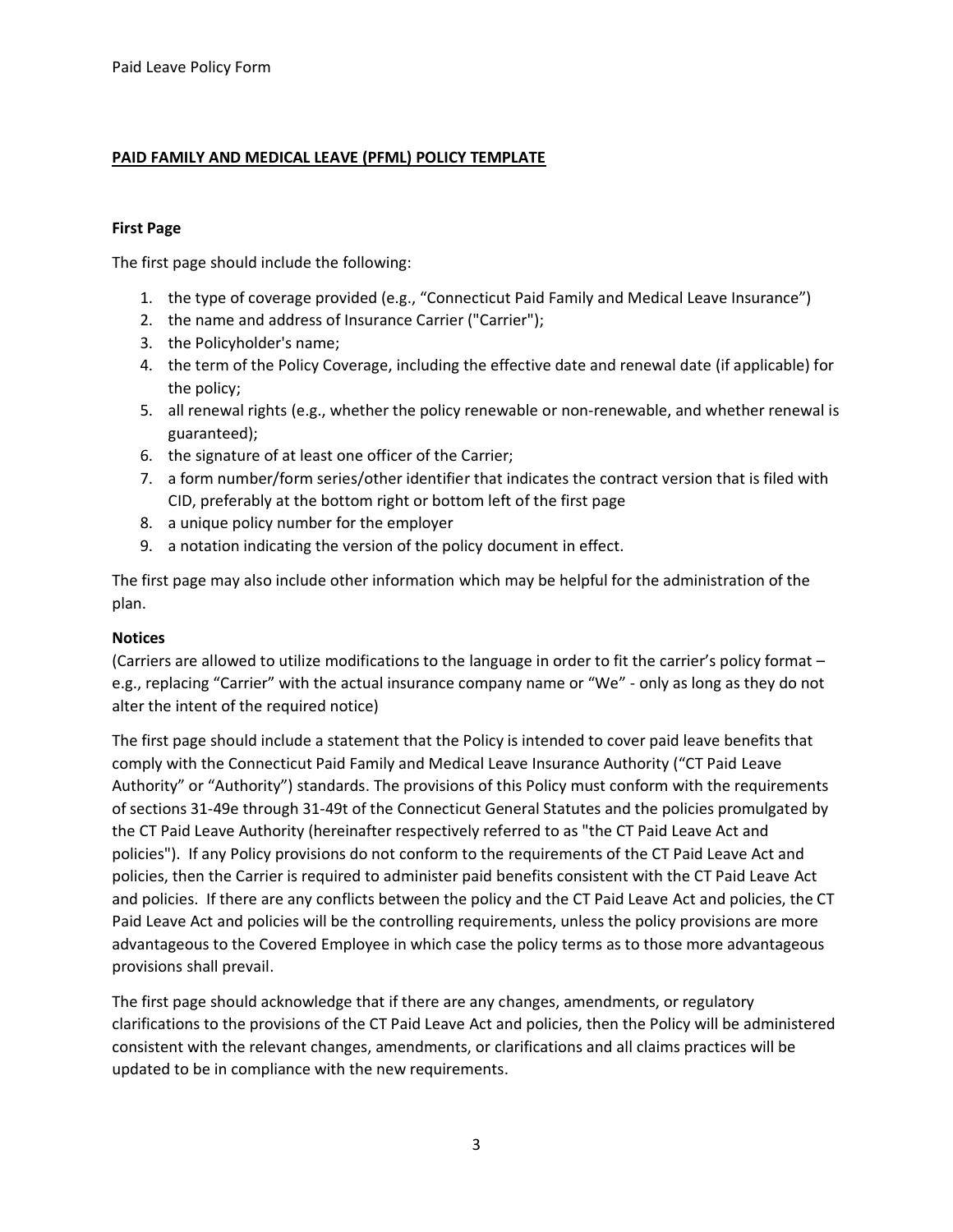The first page should provide the following information concerning notification of the termination of a policy: If the Carrier elects to terminate a Policy for any reason other than non-payment of premium, it must provide at least 90 days' notice to the Employer and to the CT Paid Leave Authority prior to terminating a Policy. If a Carrier terminates for non-payment of premium, notice must be provided to the Employer and the CT Paid Leave Authority no greater than 3 business days following termination, unless the policy is reinstated prior to that date. If a Carrier elects to non-renew a Policy, it must provide at least 120 days' notice to the Employer and to CT Paid Leave Authority prior to non-renewing a Policy.

The following should be on the first or second page of the policy. The notice of termination or nonrenewal should explain that if an Employer's Policy is terminated during the term of a CT Paid Leave Authority-approved exemption period, and the Employer does not obtain approval from the CT Paid Leave Authority to provide private plan coverage from another source (either its own self-insured private plan or another Carrier's fully insured private plan) the Employer (a) may be required to remit contributions for its entire payroll retroactive to either the later of January 1, 2021 or the start date of the Employer's approved exemption; (b) may be required to repay to the CT Paid Leave Trust Fund ("Trust Fund") the cost of total amount of benefits paid to Covered Employees who received benefits from the Trust Fund; and (c) may be subject to additional interest and penalties established by the CT Paid Leave Authority for not maintaining a private plan.

 The following notice should be on the first or second page of the policy. The notice should indicate that an employee covered under the policy shall retain all rights under Conn. Gen. Stat. §§ 31-51kk to 31- 51qq, inclusive.

 49g(b). The percentage of wages withheld or diverted from employees for contributions shall not be The following notice should be on the first or second page of the policy. The Policy should state that if the Employer requires contributions toward premiums from Covered Employees, this amount cannot exceed the maximum employee contribution percentage nor the Social Security contribution and benefit base as described in the CT Paid Leave Act and policies. This maximum contribution percentage is subject to an annual adjustment by the CT Paid Leave Authority as specified in Conn. Gen. Stat. §31 increased, except on an anniversary of the effective date of private plan or within thirty days after the Authority adjusts the contribution rate.

## **Premiums**

This section should explain how the Employer will be able to determine the premium owed and the manner in which the Carrier will collect premiums from the Employer, including any grace periods in the payment of premiums.

Grace Periods should be no shorter than 31 days from the date premium is owed. Premium shall not be owed, and Grace Periods shall not begin, any earlier than the last day of the period of time for which premium provides coverage. Policies will remain in force during the Grace Period and can terminate at the end of the period indicated by the policy. Carriers will provide notice to the Employer and to the CT Paid Leave Authority no later than 3 business days following termination for non-payment, unless the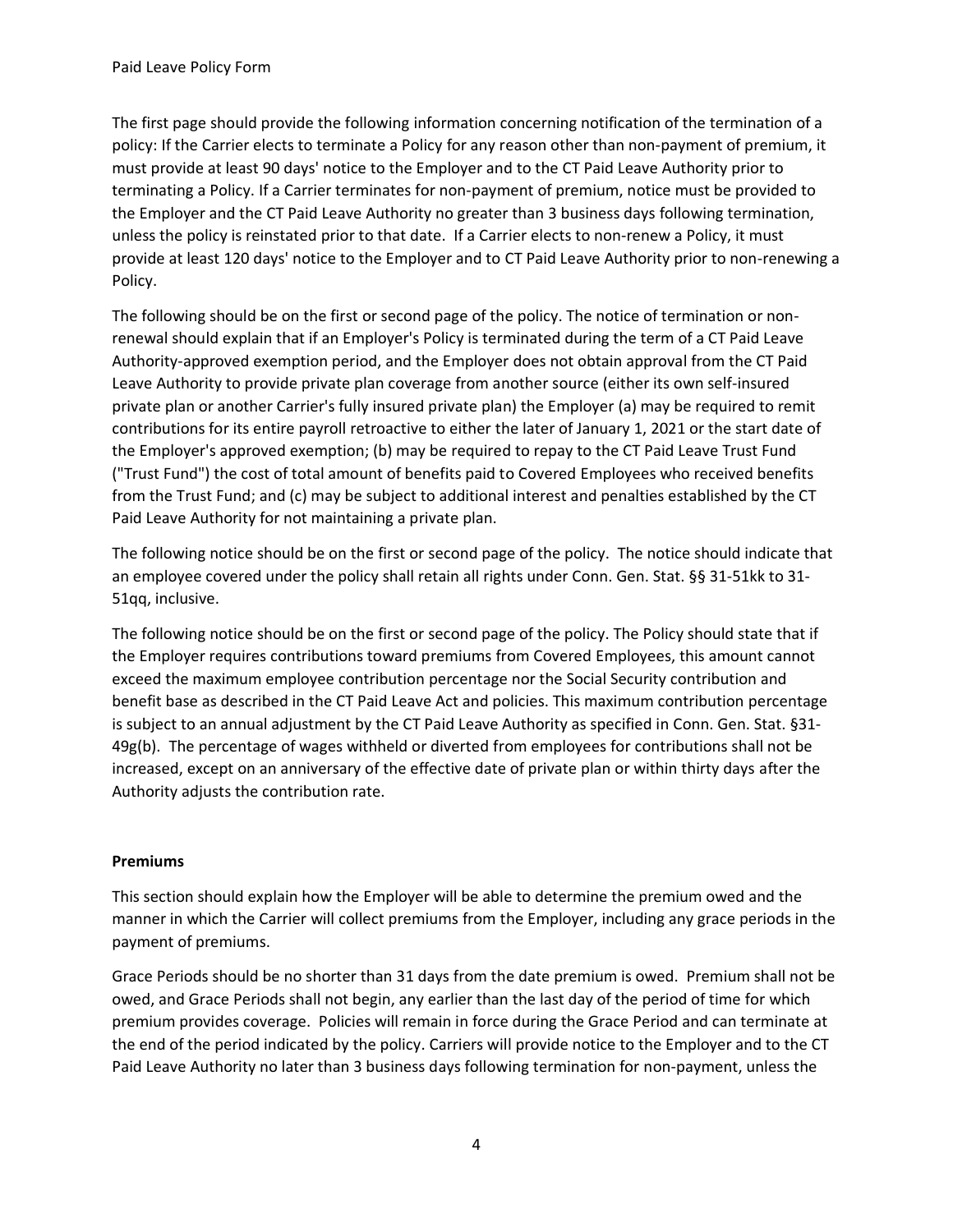policy is reinstated prior to that date. Carriers may seek, and Employers may be held liable for, the payment of pro rata premium for the period of time that the coverage remained in force.

For coverage that is renewable, the policy should indicate the minimum period of time, prior to renewal, that the Carrier will provide notice of new premium rates to the Employer. Such time should be no less than 90 days prior to the renewal date. Such notice is not required if there is no change in premium rates at renewal.

## **Amendments to Policy**

If the Carrier allows amendments, this section should explain how and when there may be amendments to a Policy.

 policy. Prior to the vote, the Carrier may provide the amendment in a sample or draft format, where the The Policyholder must be informed that before any material amendments, as defined by the CT Paid Leave Act and policies, may take effect, the Employer must present the proposed amended policy to its employees for a vote and must apply to the CT Paid Leave Authority for approval for such amended customer-specific information (e.g. employer name, policy number) is not complete and watermarks or other details establish that it is not yet part of the final policy. However, such draft must include the substantive language that is intended to be reflected in the policy.

The Policyholder must also be informed that if any amendments are not consistent with the CT Paid Leave Act and policies, the CT Paid Leave Authority may deny or may withdraw the approval of a private plan exemption. If an exemption is withdrawn, the Employer may be required to remit contributions for its entire payroll retroactive to either the later of January 1, 2021 or the start date of the Employer's approved exemption and the Employer may be required to repay to the Trust Fund the cost of total amount of benefits paid to Covered Employees who received benefits from the Trust Fund and that it may be subject to additional interest and penalties established by the CT Paid Leave Authority for not maintaining a private plan.

## **Termination and Reinstatement of Policy**

This section should explain when a Carrier can terminate a Policy and must state that the Employer will receive a notice explaining the reasons why the Policy is being terminated. This section should identify the Carrier's termination notification procedures and how the Carrier will provide notice of the final termination of the Policy. Carrier initiated termination during the first 12 months that coverage is in force shall only be allowed if the Employer fails to fulfill their obligations under the policy, including failure to pay premiums (subject to the Grace Period provision).

 termination for non-payment of premiums. Such notice must be provided to both the Employer and the Carriers must give at least 90 days' notice prior to termination for any reason other than non-payment of premium, at least 120 days' notice prior to non-renewal, and 3 business days' notice following CT Paid Leave Authority.

If the Carrier allows for the reinstatement of a terminated Policy after the Employer was notified of termination, the Carrier should fully describe the applicable reinstatement provisions. The policy will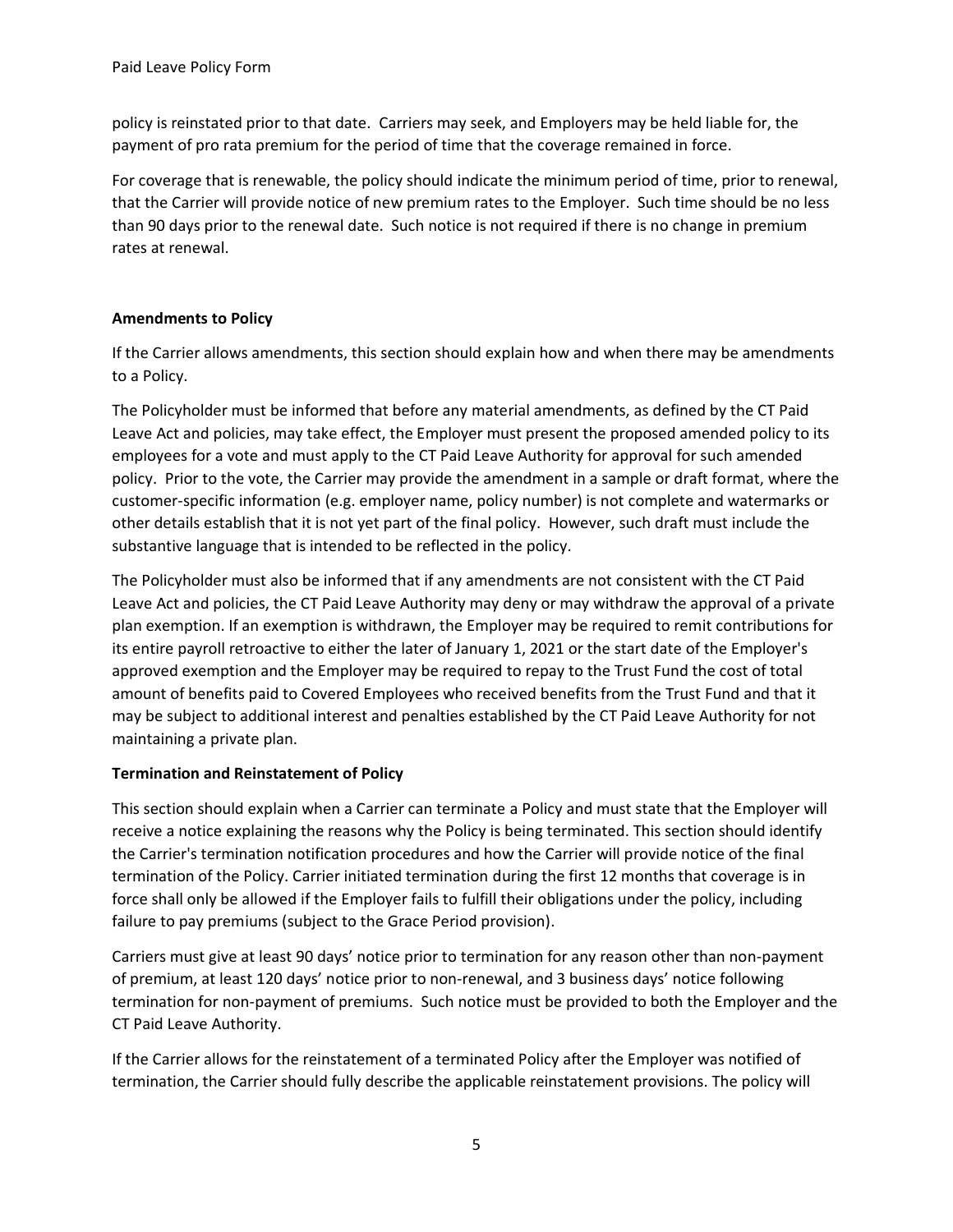further state that the Carrier will notify the CT Paid Leave Authority if it agrees to reinstate the Policy and such reinstatement shall be without any gap in coverage.

### **[Claims of Creditors**

The Policy may include an optional section stating that except when prohibited by Connecticut law, the insurance and other benefits under this Policy may be exempt from execution, garnishment, attachment, or other legal or equitable process, for the debts or liabilities of the Covered Employees or their beneficiaries.]

### **Employer Obligations:**

### **Records -Information to Be Furnished**

This section should remind the Employer that pursuant to the CT Paid Leave Act and policies, the Authority may require the Employer to keep a record of the essential details of the private insurance coverage that applies to Covered Employees, which may include wage or payment history if the Covered Employee's wages are used to determine the benefit amount and/or premium amount. This section may require that the Employer furnish the required information to the Carrier within a reasonable time period.

#### **Covered Employee Right to Review Policy**

 right to examine the policy upon request, at a reasonable time and location. Carriers may provide the policy to employees or specify for the Employer to do so. The policy should indicate that Covered Employees shall either be given a copy of the policy or have the

## **Effective Date of Insurance Coverage**:

The policy should explain the coverage relevant to the eligibility dates as follows:

## *Effective Date for Employer*

The policy should indicate when coverage begins for the Employer.

#### *Employee Eligibility*

The policy should indicate that all employees who qualify as Covered Employees under the CT Paid Leave Act and policies will be covered as of the policy effective date. The policy should also indicate the effective date of coverage for any new hires or newly eligible employees. Such time must be no later than the date required under the CT Paid Leave Act and policies.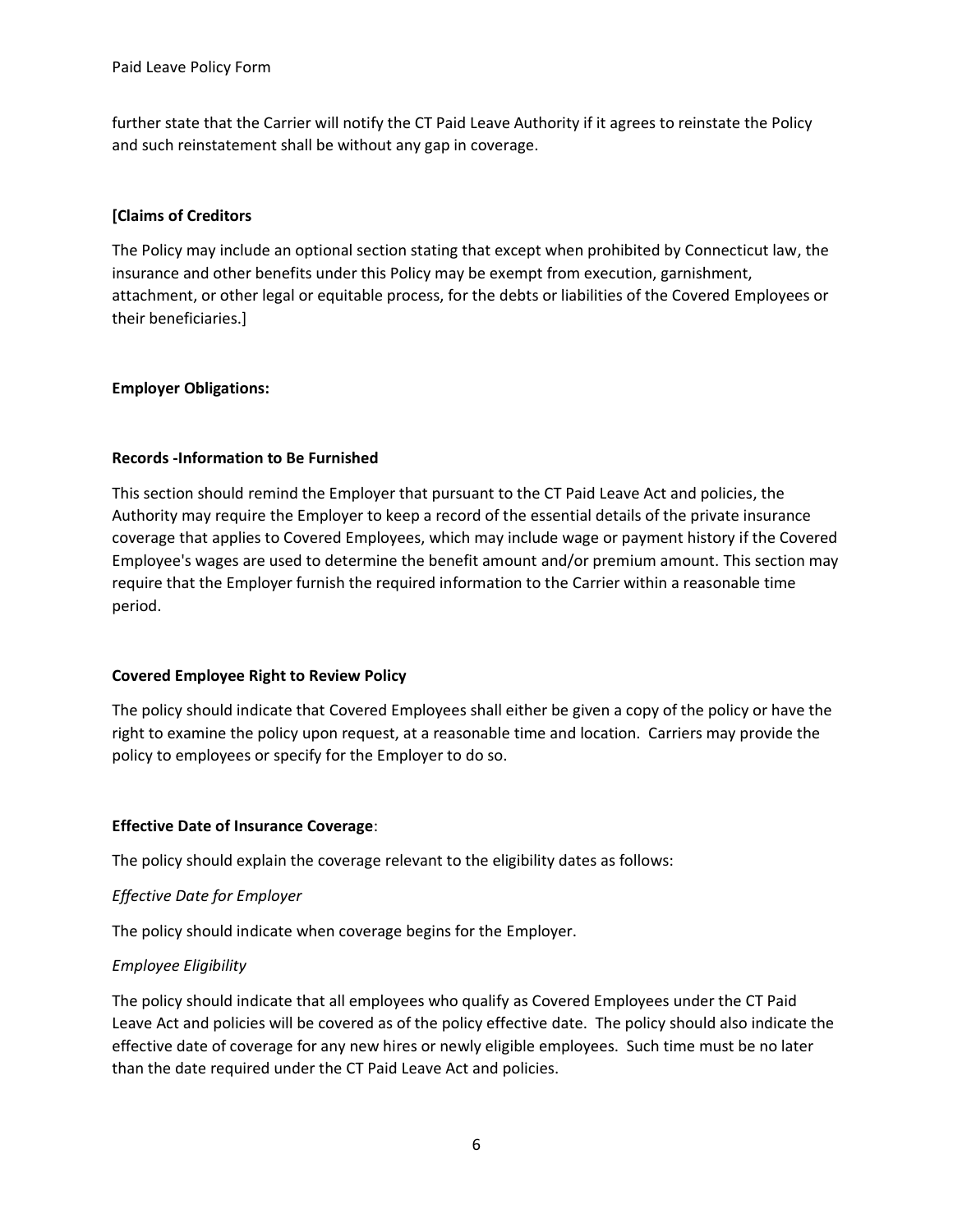The policy should indicate when coverage ends for employees. The provision may indicate different results depending on the cause of coverage termination (e.g., the policy terminates or is not renewed, the policy transitions to another insurance carrier, or the termination of employment). However, the provision must provide coverage for at least as long as the minimum requirements of the CT Paid Leave Act and policies.

### **Benefit Provisions**

The Policy should describe the following items:

**Payment Period**: The maximum payment period under the Policy.

[Variable by Carrier, but the minimum durations of paid leave allowable for qualifying reasons are 12 weeks in a 12-month period for all leave reasons except (1) an eligible employee may receive an additional 2 weeks of leave for incapacitation during pregnancy and (2) only 12 days of the 12 weeks may be used for family violence leave.]

 CT Department of Labor. The policy must provide the same method for determining the 12-month The policy should state specifically how it is determining the 12-month period, which must correspond to one of the approved options under the CT Family and Medical Leave Act and regulations issued by the period for all leaves, with two exceptions allowed if the policy intends to mirror the measurement method indicated under such act and regulations:

- For military caregiver leaves, the policy may provide for a 12 month period measured forward from the first day of leave compensation;
- For leave related to family violence, the policy may provide for utilization on a calendar year basis.

 The use of separate methods of calculation is optional. Either or both of the above leave reasons may match the method of measurement for all other leaves.

**Definition of a work week**: The Carrier shall calculate the Covered Employee's work week in accordance with the section 31-51qq-16 of the Regulations of State Agencies, as may be amended from time to time by the Connecticut Department of Labor regarding the calculation of a variable work week.

**Waiting Period**: The Carrier may not impose any waiting period on the payment of leave benefits.

**How Payments Start**: This provision must meet or exceed the minimum qualifying eligibility conditions consistent with the CT Paid Leave Act and policies.

If carriers are intending to match the minimum requirements of CT Paid Leave Act and policies, it is recommended that Carriers do not attempt to specifically redefine all the exact reasons for leave in the policy, in order to avoid any unintended inconsistencies between the insurance policy and the CT Paid Leave Act and policies. Instead, it is preferable that policies incorporate by reference the location of the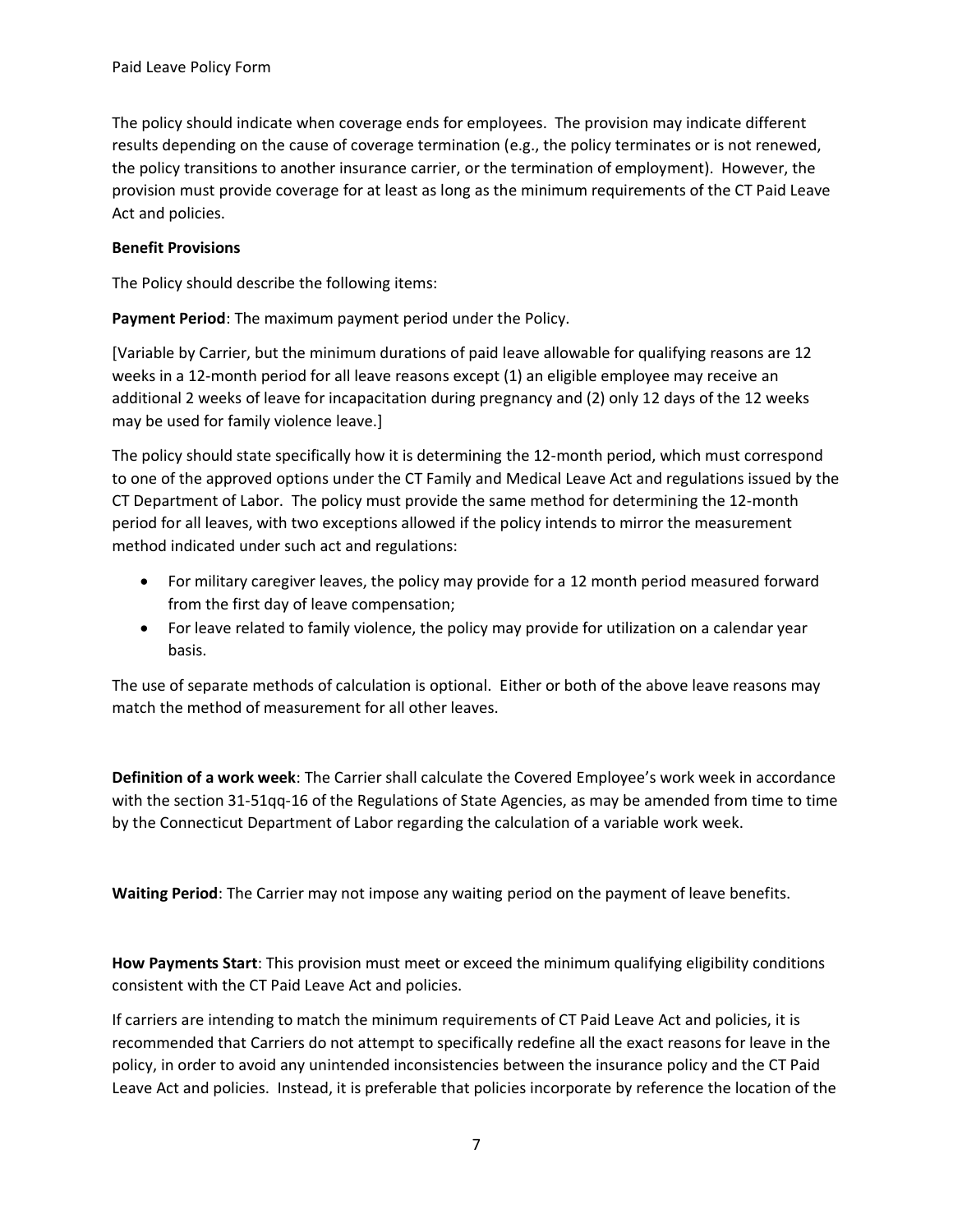specific reasons are defined in the CT Paid Leave Act in policies. However, in order to aid in understanding, the policy may reference the broad categories of leave:

- Birth, adoption, or placement of child for foster care
- Serious Health Condition of Employee
- Care for Family Member's Serious Health Condition
- Employee serving as organ or bone marrow donor
- Qualified exigency tied to family member's active-duty military service
- Family violence suffered by employee

**When Payments End**: This provision must meet or exceed the minimum qualifying eligibility conditions consistent with CT Paid Leave Act and policies. It may state that this occurs when the Covered Employee is no longer eligible for family or medical leave, no longer has a qualifying reason for leave, or the person has completed the maximum payment period under the Policy.

 The policy should state that termination of the policy will have no impact on eligibility for benefits under was in force at time of extension. If a paid leave compensation continues beyond the termination date any approved leaves that began while policy was in force (whether block, intermittent, or reduced leaves), including any approved extensions for the same leave regardless of whether or not the policy of the policy, the Carrier may terminate such benefits at the earlier of:

- The date that a new medical certification is required due to the expiration of the previously submitted certification; or
- 12 months from the date paid leave benefits were initially provided for that leave.

**Intermittent Leave or Reduced Leave Schedule**: The Policy must indicate that intermittent leave shall be taken in increments consistent with the established policy the Employer uses to account for use of leave under the CT Family and Medical Leave Act, Conn. Gen. Stat. §31-51kk et seq and CT Family Violence Leave Act, Conn. Gen. Stat. §31-51ss. The Policy must also describe any limits on payments, including when payments may be made, provided that for intermittent leave and reduced leave schedule absences of less than 4 hours per day, the Carrier must issue payments for such absences no less frequently than either every two weeks or semi-monthly. As Employers' policies may vary in order to provide benefits that are more generous than the CT Paid Leave Act and policies, the language of the Policy may include options to account for these variations.

• For leave to bond with a Child during the first twelve months after the Child's birth, Adoption, or Foster Care placement, the policy may state that income replacement compensation may be provided on an intermittent or reduced leave schedule only if the Employer and the Covered Employee mutually agree. In the absence of explicit direction from the Employer, the Carrier may assume that there is such agreement upon receipt of the claim request from the Employee. When needed, the Carrier will validate that agreement has been reached with the Employer as a condition of paying benefits.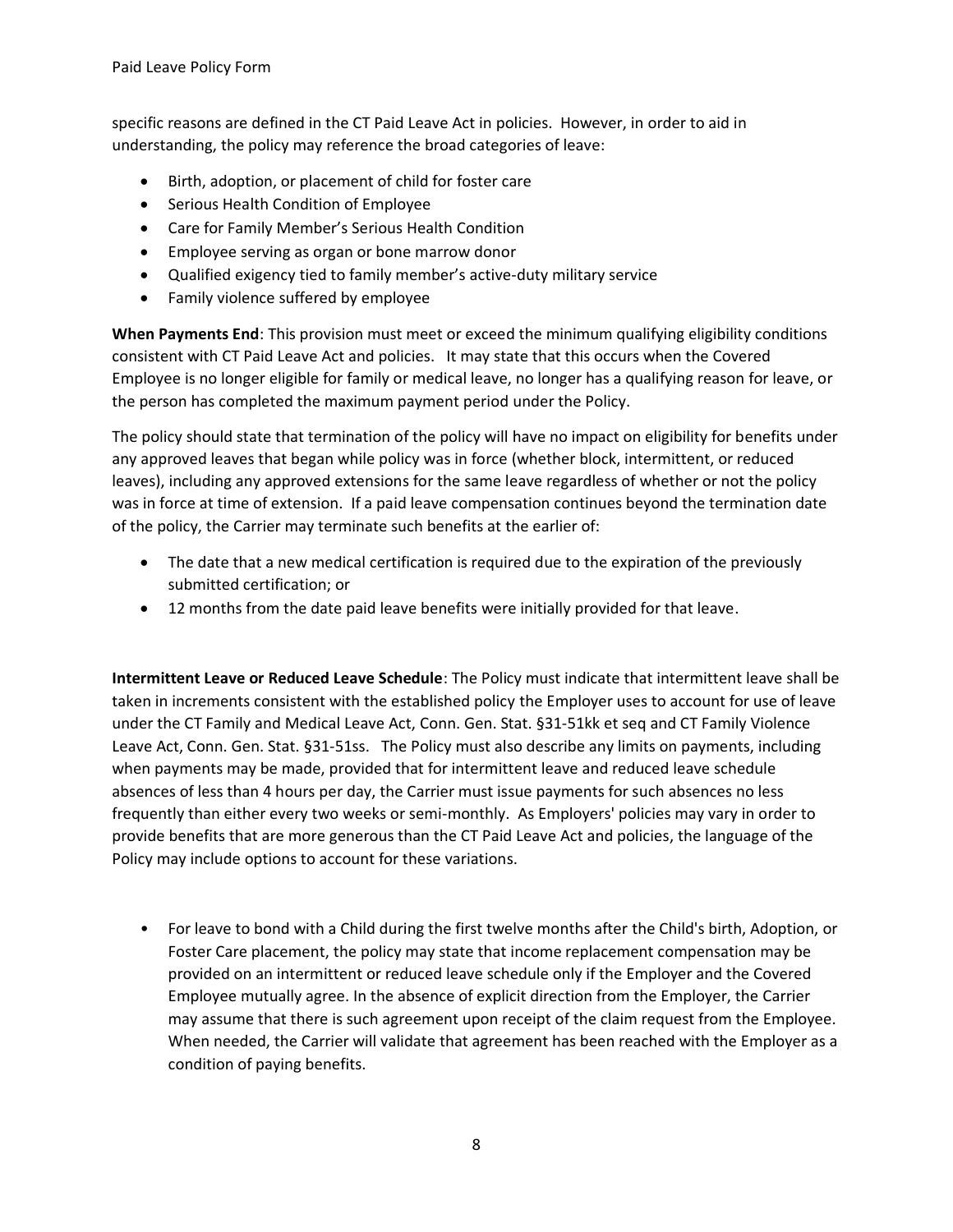- For leave to care for a Family Member's Serious Health Condition or to care for a Family Member who is a Covered Service Member, the policy must provide that income replacement compensation may be provided on an intermittent or reduced leave schedule, if needed. The Carrier may require that the employee provide a certification from Health Care Provider, that the intermittent leave schedule is medically necessary as a condition of coverage. If the Carrier requires this Health Care Provider certification, this must be stated in the Policy.
- For leave due to Family violence suffered by employee or a Qualifying Exigency arising out of a Family Member's active duty or impending call to active duty in the Armed Forces, the Policy must indicate that income replacement compensation may be provided on an intermittent or reduced leave schedule.
- For leave due to the Covered Employee's own Serious Health Condition, including acting as an organ/bone marrow donor, the policy must provide that income replacement compensation may be provided on an intermittent or reduced leave schedule, if needed. The Carrier may require that it receive from the Health Care Provider a certification that the intermittent leave or reduced leave schedule is medically necessary as a condition of coverage. If the Carrier requires this Health Care Provider certification, this must be stated in the Policy.

### **Extension of Paid Leave Benefits**:

The Policy must indicate that the Covered Employee may submit a request for extension of paid family or medical leave beyond the initial approved duration.

The Carrier may require the Covered Employee to provide notice to the Carrier requesting an extension of leave. This notice period may not be greater than 14 calendar days prior to the date of expiration of the original approved leave. If the Carrier requires a notice period, it must state that there is a provision allowing a late filed request for an extension for good cause shown.

The Carrier may require that a request for an extension of leave include the following information:

- The reason for the extension;
- The requested duration of the extended leave;
- The date on which the Covered Employee provided notice of the request for the extension and
- A newly completed or updated health care certification or supporting document consistent with the provisions applicable to the rights of employers as set forth in Conn. Gen. Stat. 31-51mm.

The Carrier should notify the Employer of a request for an extension not more than five business days following its receipt of a completed request. The Carrier may provide to the Employer:

- The requested duration for the extension;
- Whether the newly requested leave is continuous, a reduced leave schedule, or an intermittent leave schedule; and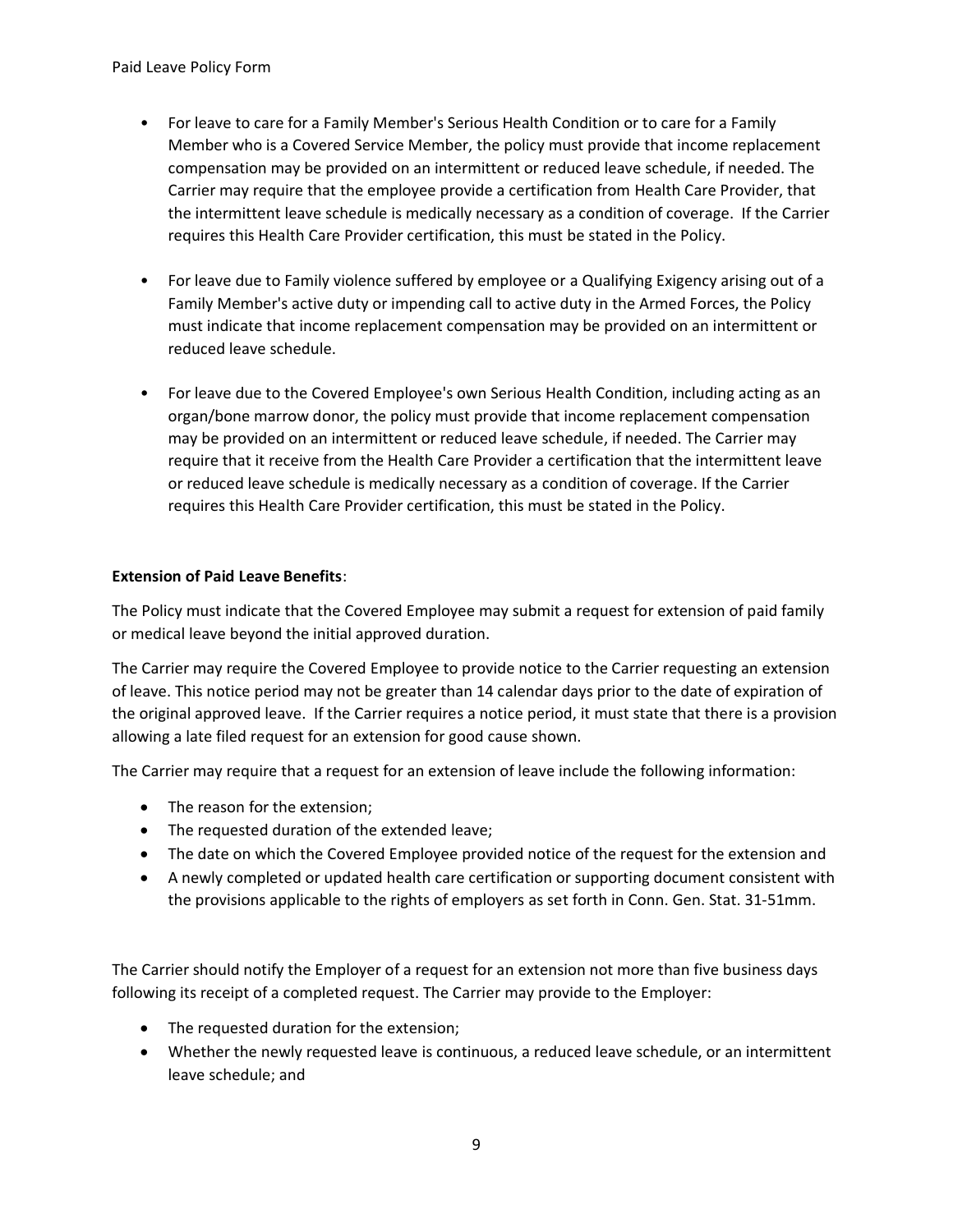• Any other information or record the Carrier deems relevant to verifying and otherwise processing the claim.

The Carrier may require that the Employer, within five business days from the date of the notice of the request for extension of leave, provide to the Carrier all relevant information or records requested by the Carrier. This information or records may include the following:

- Whether the Covered Employee will receive any paid leave benefits from the Employer during the requested extended leave period;
- Whether the Employer has approved or intends to approve the request for extension under the Family and Medical Leave Act or any other policy allowing for paid or unpaid leave; and
- Any other relevant information or records related to the request for extension, including but not limited to, evidence of a fraudulent claim.

### **Employer-Provided Paid Leave**

This section should state whether the Employer requires or permits the Covered Employee to use any sick or other accrued paid leave or paid time off prior to initiating a claim under the Policy or while on approved leave. In the event that an Employer requires the use of sick or other accrued paid leave or paid time off, an employee who is taking leave pursuant to Conn. Gen. Stat. §§ 31-51kk et seq. is able to retain not less than two weeks of such paid time off, as required by Conn. Gen. Stat. § 31-51ll(e).

 When a Covered Employee's earned or accrued paid leave with the employer is not substituted for the entire period of unpaid leave to which the employee is entitled under Conn. Gen. State 31-51kk et seq, the employee shall receive income-replacement benefits under the policy for all or part of any unpaid federal FMLA or CT FMLA leave.

month period. When the earned or accrued paid leave is equal to the Covered Employee's regular rate of compensation, such that the Employee does not qualify for benefits under the policy, such day or days shall not count against the Employee's maximum allotment of income replacement benefits in a 12-

When the earned or accrued paid leave is less than the Covered Employee's regular rate of compensation, such that the Employee elects to utilize such paid leave to supplement the benefits received under the policy, such day or days shall count against the Employee's maximum allotment of income replacement benefits in a 12-month period.

#### **Benefits for Former Employees**

For Covered persons who have been separated for any reason from an Employer for fewer than 12 weeks:

• If the covered person remains unemployed or otherwise not covered by another CT paid leave program on the date that a requested leave begins, the Covered Employee shall submit an application for benefits with their former Employer.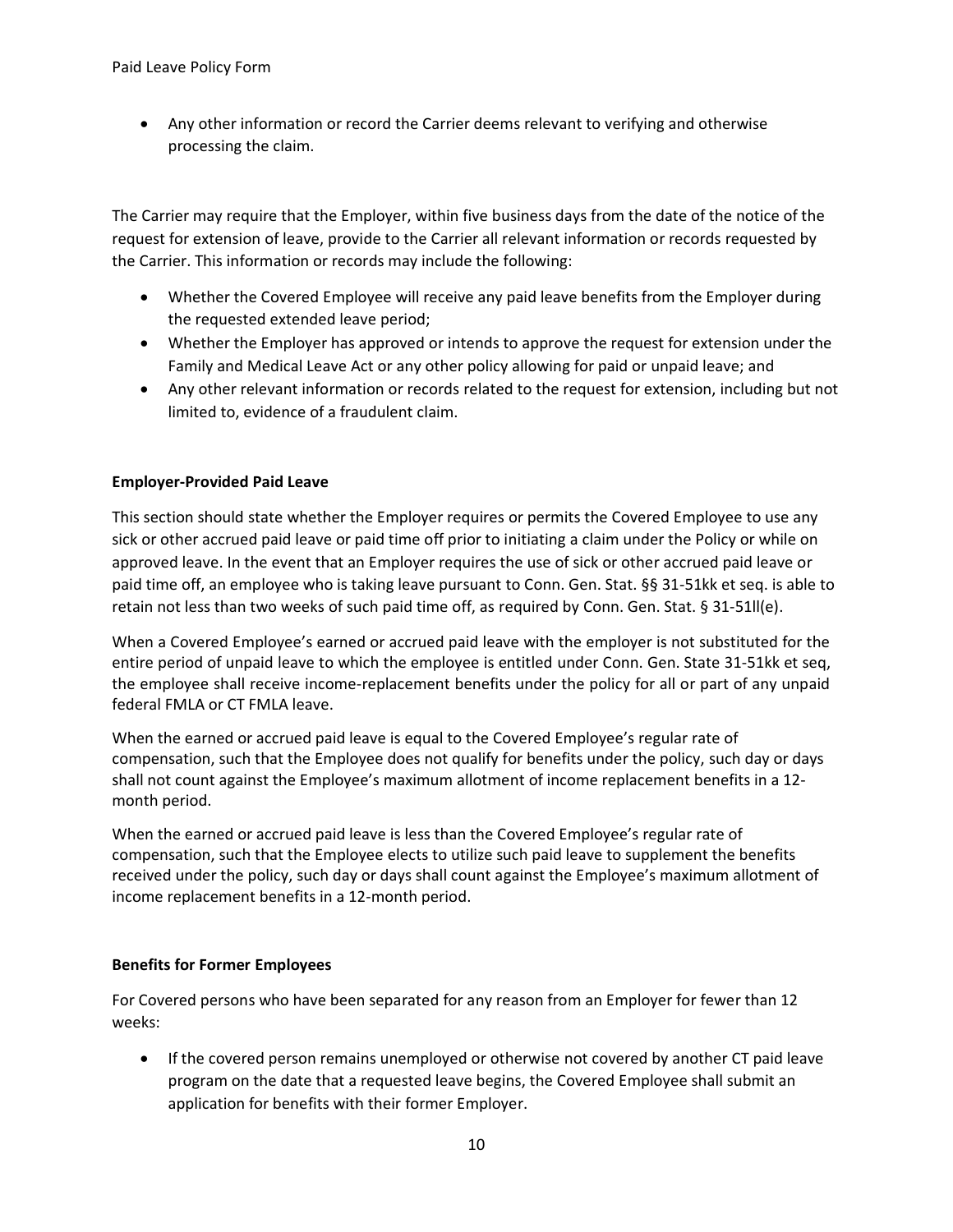questions may be grounds for denial of a claim. If such denial is due to separate Connecticut • If an individual submitting an application for benefits identifies themselves as a former Employee, the Employer or Carrier may inquire as to whether the individual has obtained Connecticut paid leave coverage with another employer following separation from the Employer or is receiving unemployment insurance benefits. An affirmative answer to any of these paid leave coverage, the communication of the denial shall include a notification for the former employee to contact the Authority or their current employer for more information on how to file a claim for paid leave compensation.

## **Verification of Wages**

 the Employer. Absent good cause for a delay, such verification should be provided by the Employer no [If the Policy requires the employee to meet financial eligibility requirement set forth in the definition of "covered employee" set forth in subsection (4) of 31-49e of the Connecticut General Statutes, the Carrier may require a Covered Employee or the Employer to provide verification of wages earned with more than 5 business days from the date of the request.]

The policy is allowed to only utilize wages received from the Employer for the purposes of determining eligibility under the policy and the calculation of paid leave compensation. Alternatively, the policy may consider earnings from additional employers in order to determine eligibility or compensation amount, or both. The policy shall identify which wage sources are factored into the plan.

#### **Calculation of Weekly Benefit Amount and Use of Wages**

This section should clearly state how the Weekly Benefit Amount payable to the Covered Employee is calculated. Such provisions should indicate the manner in which benefits may be reduced for other paid time off that the employee may be receiving, that benefits may be denied if the Covered Employee is receiving unemployment insurance, workers' compensation benefits or other state or federal program that provides wage replacement, and how benefits are calculated for reduced/intermittent leave or when leave begins or ends during a work week. The benefit calculation must be at least equal to the benefit calculation that would be paid to Covered Employees if participating in the state plan.

The Carrier shall explain in the Policy that the Employer will be required to submit all wage information to the Carrier, and how it will obtain this information if not readily available from the Employer.

#### **Payments**

 shall be paid to the employee's estate. Except in the case of self-employed individuals or sole This section will set forth the timing and manner of benefit payments to Covered Employees. Benefits should be paid to Covered Employees only. Benefits cannot be assigned unless such assignment is required by operation of law, such as child support. Benefits that are owed but unpaid at time of death proprietors who are both employee and employer, benefits are not allowed to be paid to the employer.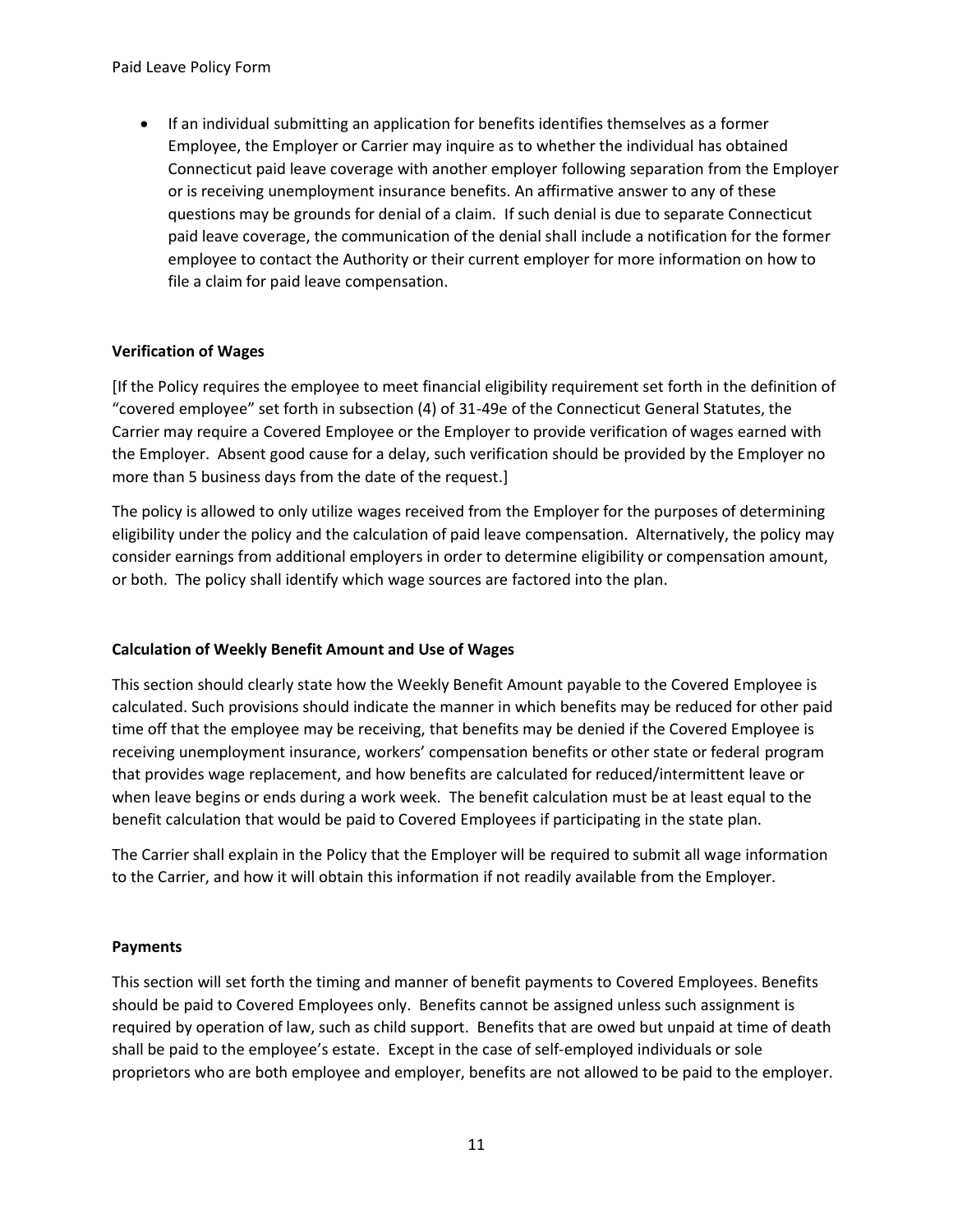will state that claim payments to a Covered Employee are to be paid not more than 15 calendar days The Carrier agrees that it will comply with the time periods and other requirements related to processing and payment of claims that are set forth in the CT Paid Leave Act and policies. This section after approving an application, unless that determination occurs more than 15 calendar days before the onset of leave or before the Employee meets the eligibility requirements, in which case the carrier shall commence payment of leave benefits as soon as the carrier becomes aware that leave or eligibility begins.

The Carrier is not permitted to offer lump sum payments in lieu of a Weekly Benefit Amount and/or pay benefits at the beginning of a claim or in higher amount installments at the commencement of a claim. The only exception to this rule is if the lump sum is necessary to pay benefits to which the Covered Employee became entitled prior to the claim determination.

For each request for payment associated with intermittent leave, the Carrier may verify the leave taken prior to issuing a payment.

## **Offset to Policy Benefits Due to Other Income:**

This section will explain the permissible offsets to the Weekly Benefit Amount under the CT Paid Leave Act and policies. Carriers may not impose additional offsets /reductions but Carrier policies may elect to include any or all of the reductions available under the CT Paid Leave Act and policies. Under the CT Paid Leave Act and policies, Covered Employees may receive other income for the same period of time that they are receiving paid leave compensation. In order to avoid a Covered Employee receiving greater than 100% of their regular rate of compensation, the Weekly Benefit Amount payable under the policy may be reduced by the amount of wages or wage replacement that a Covered Employee on leave receives for that period from the Employer.

While Carriers have the right to not reduce benefits as the result of other income, two restrictions will continue to apply:

- 1. Total compensation received by the employee under the policy and other employer-provided employment benefits cannot exceed such employee's regular rate of compensation;
- 2. Employees may not receive benefits under the policy concurrently with Unemployment Insurance, Workers Compensation, or any other federal or state program that provides wage replacement.

Income shall be deemed to be received concurrently with paid leave benefits if it is payable due to the same period of time that the Covered Employee is receiving paid leave benefits.

#### **Exclusions**

The Policy should not have any exclusions that are not specifically listed in the CT Paid Leave Act and policies. If there are future changes to the CT Paid Leave Act and policies, these exclusions should be consistent with those changes.

[Carriers are allowed to indicate that receipt of Connecticut Unemployment Insurance, Connecticut Workers Compensation, or any other federal state program that provides wage replacement as an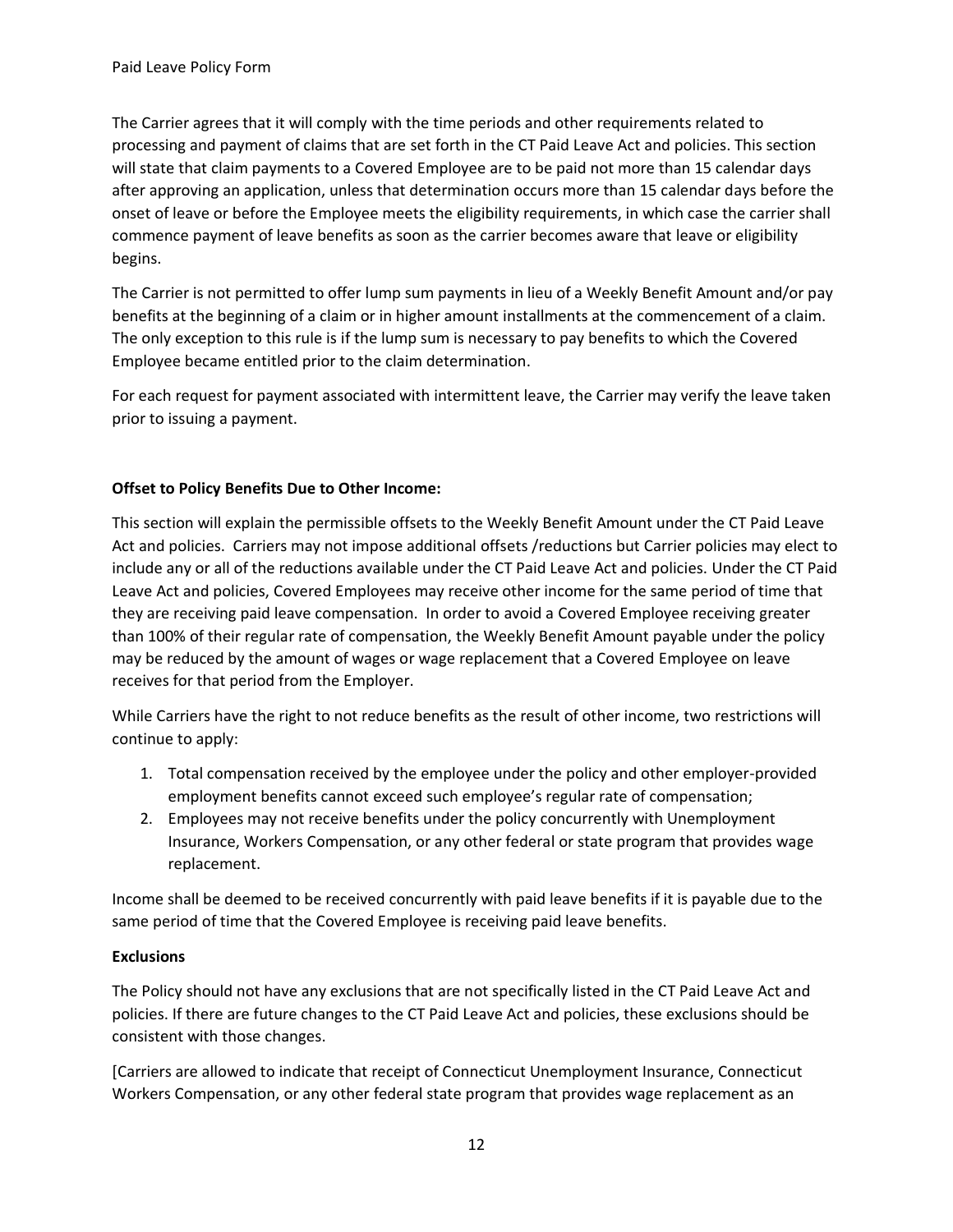exclusion in this section, rather than the previous section. However, such payments shall only be an exclusion if paid concurrently with the period of time that paid leave benefits are requested.]

### **Claim Provisions**

This section will inform Covered Employees how they may initiate claims for paid leave benefits.

The Carrier and the Employer may not impose requirements related to notice of the need for leave or the filing of a claim for benefits that are inconsistent with notice provisions in the CT Paid Leave Act and policies.

 The Carrier shall clearly explain any claim provisions for paid family and/or medical leave. Policies may be disapproved if claim provisions are unclear or misleading.

The Carrier shall explain that the individual may be required to provide consent to the Carrier to share information with the Employer and with the health care provider in order to process the claim.

 to begin receiving benefits: 7 calendar days for leaves related to family violence and 30 calendar days for The Carrier may require the Covered Employee to provide a notice of an intent to file a claim to the Carrier not greater than maximum period allowed by statute prior to the date that the employee seeks all other leaves.

beyond the end of the leave, then benefits may not be payable. If the Carrier requires a notice period, the Carrier must allow an exception for circumstances beyond the reasonable control of a Covered Employee. In this case, the Carrier may require that the notice be given as soon as practicable. The Carrier may require that notices are sent to the Employer and may indicate if notice is not given, and no good cause is provided for lack of notice, then the plan is allowed to wait until the notice period has expired before paying benefits, and further, that if the notice period extends

The Carrier may require that in the case of medical leave when planning medical treatment, the Covered Employee must consult the Employer to schedule treatment that will not unduly disrupt the Employer's operations. In this case, the Carrier may contact the Employer within five days of a claim to collect information relevant to the claim.

 The Carrier should clearly state that decisions on a claim for paid leave benefits will be made within 5 required. If the application is incomplete or insufficient, the Carrier shall notify the employee of the business days of receipt of a complete application, including complete and sufficient certifications, if information necessary to complete the claim no later than 5 business days from the receipt of the incomplete or insufficient documentation.

#### **Certifications and Documentation Requests**

 supported by a certification evidencing that the leave is for a qualifying reason. The Carrier may not This section will describe the permissible certifications and documentation that the Carrier or the Employer may request from Covered Employees. The Carrier may require that claims for benefits be include certification or other proof requirements in the Policy that exceed those permitted to employers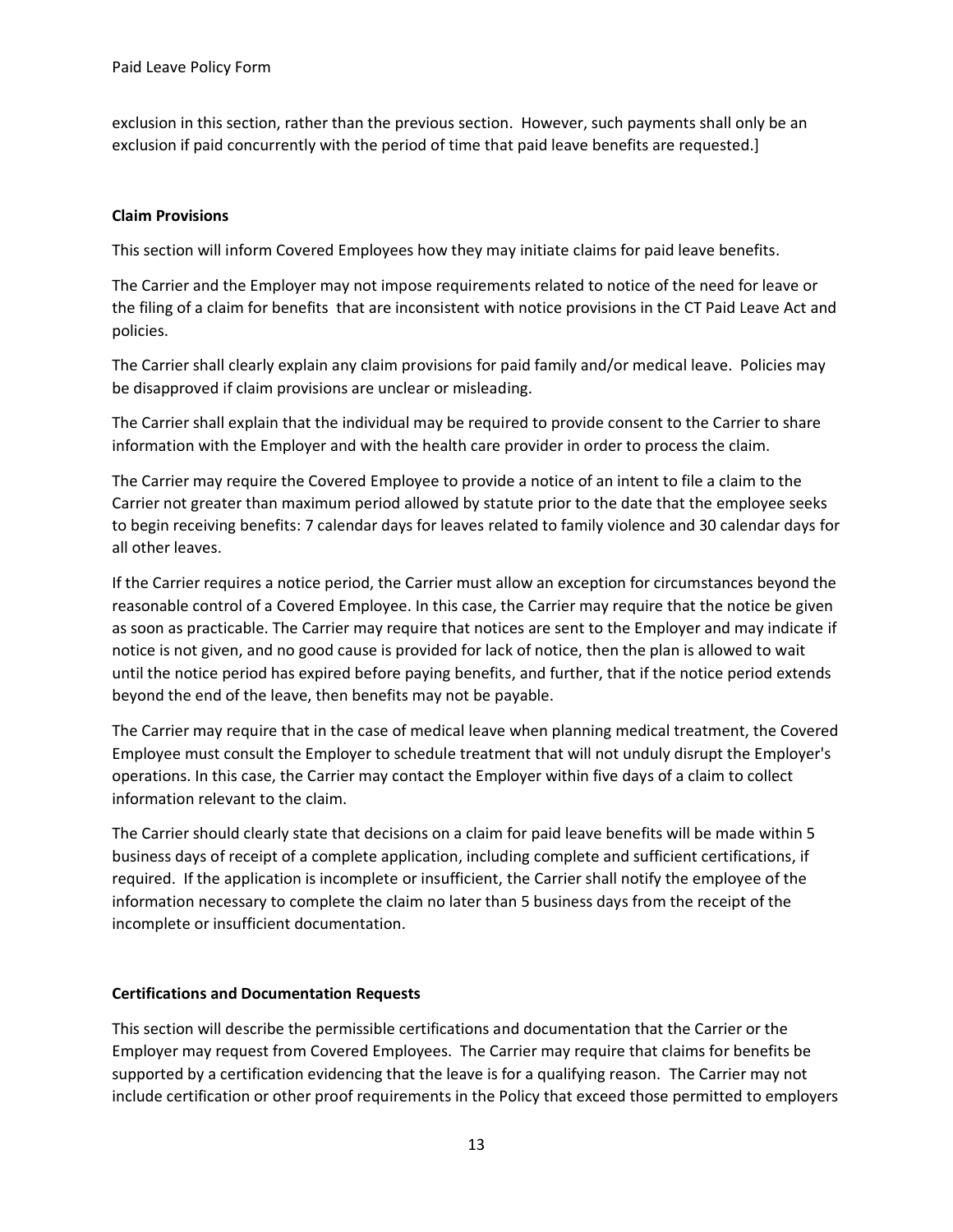under section 31-51mm of the Connecticut General Statutes and regulations promulgated by the Connecticut Department of Labor relating to such section.

Neither the Employer nor Carrier may require the Covered Employee to submit additional evidence unless it is specifically authorized in the CT Paid Leave Act and policies.

The Carrier may describe the information that it will require, with the statement that if there is a conflict between the policy terms and the certification and documentation that employers may require pursuant to Section 31-51mm of the Connecticut General Statutes and related regulations, or pursuant to the CT Paid Leave Act and policies the terms of the latter statutes, regulations or CT Paid Leave Act policies prevail.

### Certification of Serious Health Condition

The Carrier may require submission of the following necessary information for the following types of paid family and medical leave. The Carrier may require that claims for benefits be supported by a certification evidencing that the leave is for a qualifying reason.

### **For Medical Leave for the Individual's own Serious Health Condition:**

The Carrier may require a certification from a health care provider that includes:

- A statement that the Covered Employee has a serious health condition, including that they are an organ or bone marrow donor;
- The date on which the serious health condition commenced;
- The probable duration of the serious health condition;
- A certification by the health care provider that the Covered Employee is incapacitated from work due to the serious health condition, including due to organ or bone marrow donation;
- statement that such leave or schedule is medically necessary where the claim for benefits is for • Information regarding the need for intermittent leave or reduced leave schedule, including a leave on an intermittent or reduced leave schedule and an estimate of the frequency and duration of leave needed; and
- Other such information that is permitted to be obtained pursuant to Section 31-51 mm of the Connecticut General Statutes and related regulations

## **For Leave to Care for Family Member with a Serious Health Condition:**

The Carrier may require a certification from a health care provider that includes:

- The name and address of the Family Member;
- A statement that the Family Member has a Serious Health Condition;
- The date on which the Family Member's Serious Health Condition commenced;
- The probable duration of the Family Member's Serious Health Condition;
- A statement that the Covered Employee is needed to care for the Family Member;
- An estimate regarding the frequency and anticipated duration of time that the Covered Employee is needed to care for the Family Member; and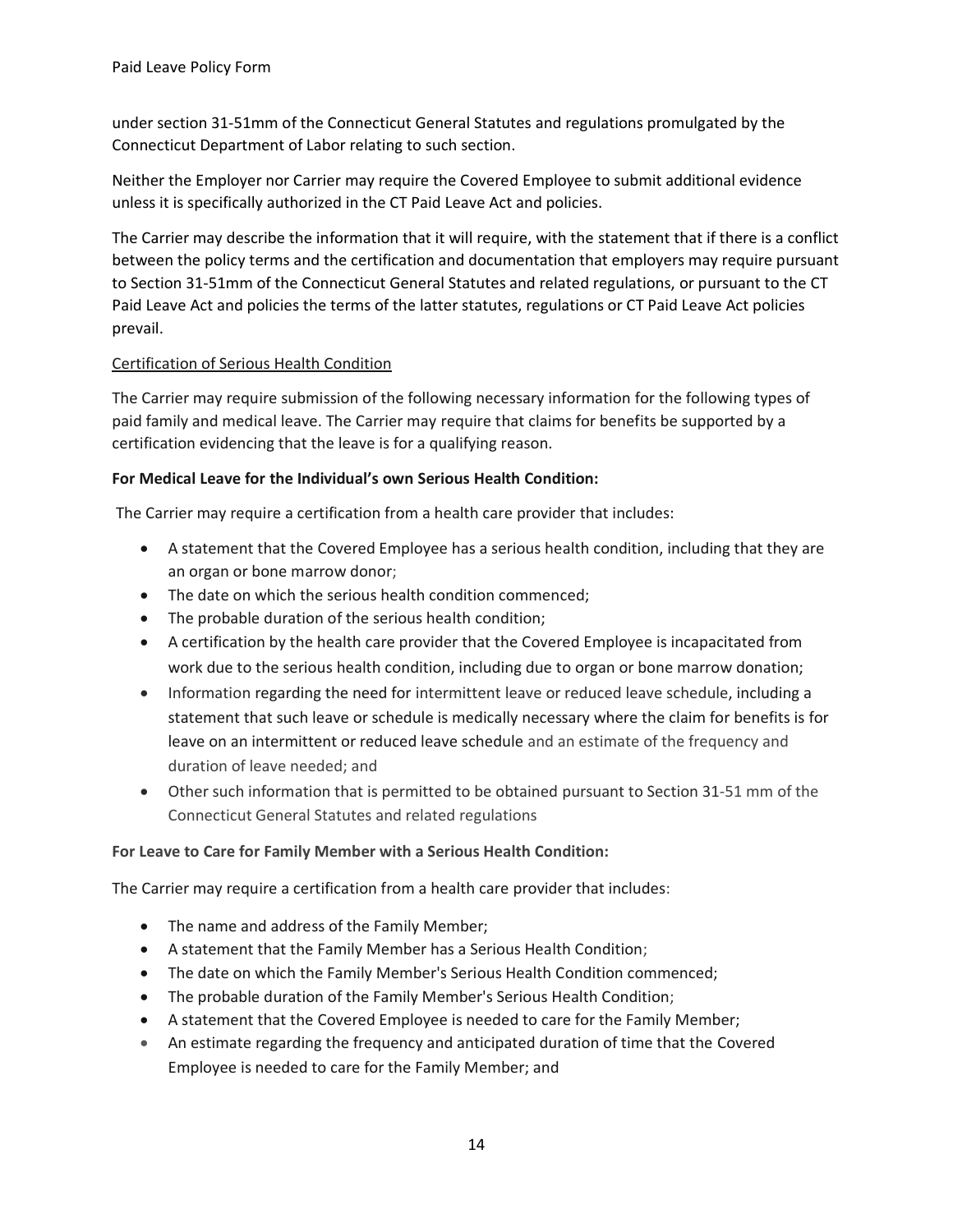• Other such information that is permitted to be obtained pursuant to Section 31-51 mm of the Connecticut General Statutes and related regulations.

The Carrier may also ask the Covered Employee for:

- A statement confirming the relationship between the Covered Employee and the Family Member; and
- Information from the Covered Employee that proves to the satisfaction of the Carrier the identity of the Family Member.

### **For Leave to bond with a newborn Child:**

The Carrier may require:

- The Child's birth certificate; or
- A statement from the Child's Health Care Provider stating the Child's birth date; or
- A statement from the Health Care Provider of the person who gave birth stating the Child's birth date.

The Carrier may also require other such information that is permitted to be obtained pursuant to Section 31-51 mm of the Connecticut General Statutes and related regulations

### **For Leave for Placement of a Child for Adoption or Foster Care:**

- The Carrier may require a certification from the child's health care provider or from an adoption or foster care agency involved in the placement or the Connecticut Department of Children and Families that confirms the placement and the date of placement and other such information that is permitted to be obtained pursuant to Section 31-51 mm of the Connecticut General Statutes and related regulations
- The Carrier may also require that the Covered Employee provide written notice of any change of status as an adoptive or foster parent while an application for benefits is pending or while the Covered Employee is receiving benefits. In this instance, the Covered Employee, within five business days of such change in status, may be required to provide written notice of the change to the Carrier.

# **For Leave for a Qualifying Exigency arising out a Family Member is on Active Military Duty or Has Been Notified of an Impending Call or Order to Active Duty in the Armed Forces:**

The Carrier may require:

• A copy of the Family Member's active-duty order, a letter of impending activation from the Family Member's commanding officer, or other documentation in circumstances where, for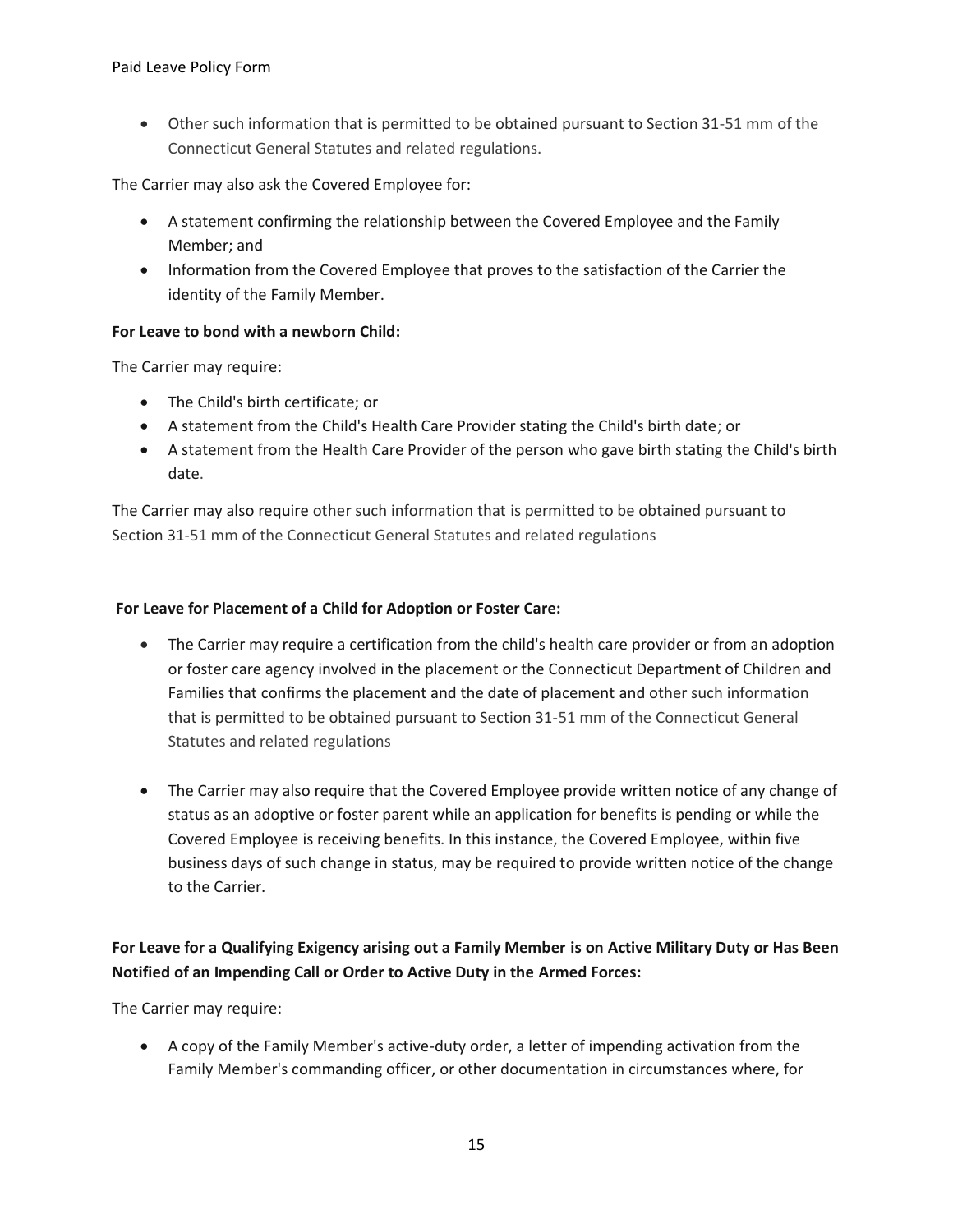good cause shown, the Covered Employee is unable to produce the active-duty orders or letter of impending activation;

- A statement of the family relationship between the Covered Service Member and the Covered Employee requesting benefits;
- Information from the Covered Employee that proves to the satisfaction of the Carrier the identity of the family member;
- The name and address of the Family Member being cared for;
- The dates or period of time for which leave is requested, including frequency and duration of leave;
- A description of the reason for qualifying exigency;
- Any available written documentation which supports the need for leave (e.g., a document confirming the service member's Rest and Recuperation leave; a document confirming an appointment with a third party, copy of a bill for services for handling legal or financial affairs, etc.);
- If leave is needed to meet with a third party (e.g., childcare, financial advisor, military event, etc.), the name, address and contact of the individual/organization and a written description of the meeting; and
- Other such information that is permitted to be obtained pursuant to Section 31-51 mm of the Connecticut General Statutes and related regulations

## **Family Leave to Care for a Family Member who is a Covered Service Member:**

The Carrier may require a certification from the Covered Service Member's health care provider that includes:

- The date on which the Covered Service Member's Serious Health Condition commenced;
- The probable duration of the Serious Health Condition;
- A statement that the Covered Employee is needed to care for the Family Member;
- An estimate of the amount of time the Covered Employee will be needed to care for the Covered Service Member;
- An attestation by the Covered Service Member's Health Care Provider and the Covered Individual that the Serious Health Condition is arises from the Covered Service Member's active duty in military service;
- A statement of the family relationship between the Covered Service Member and the Covered Employee;
- Information from the Covered Employee that proves to the satisfaction of the Carrier the identity of the Family Member;
- The name and address of the Family Member being cared for; and
- Other such information that is permitted to be obtained pursuant to Section 31-51 mm of the Connecticut General Statutes and related regulations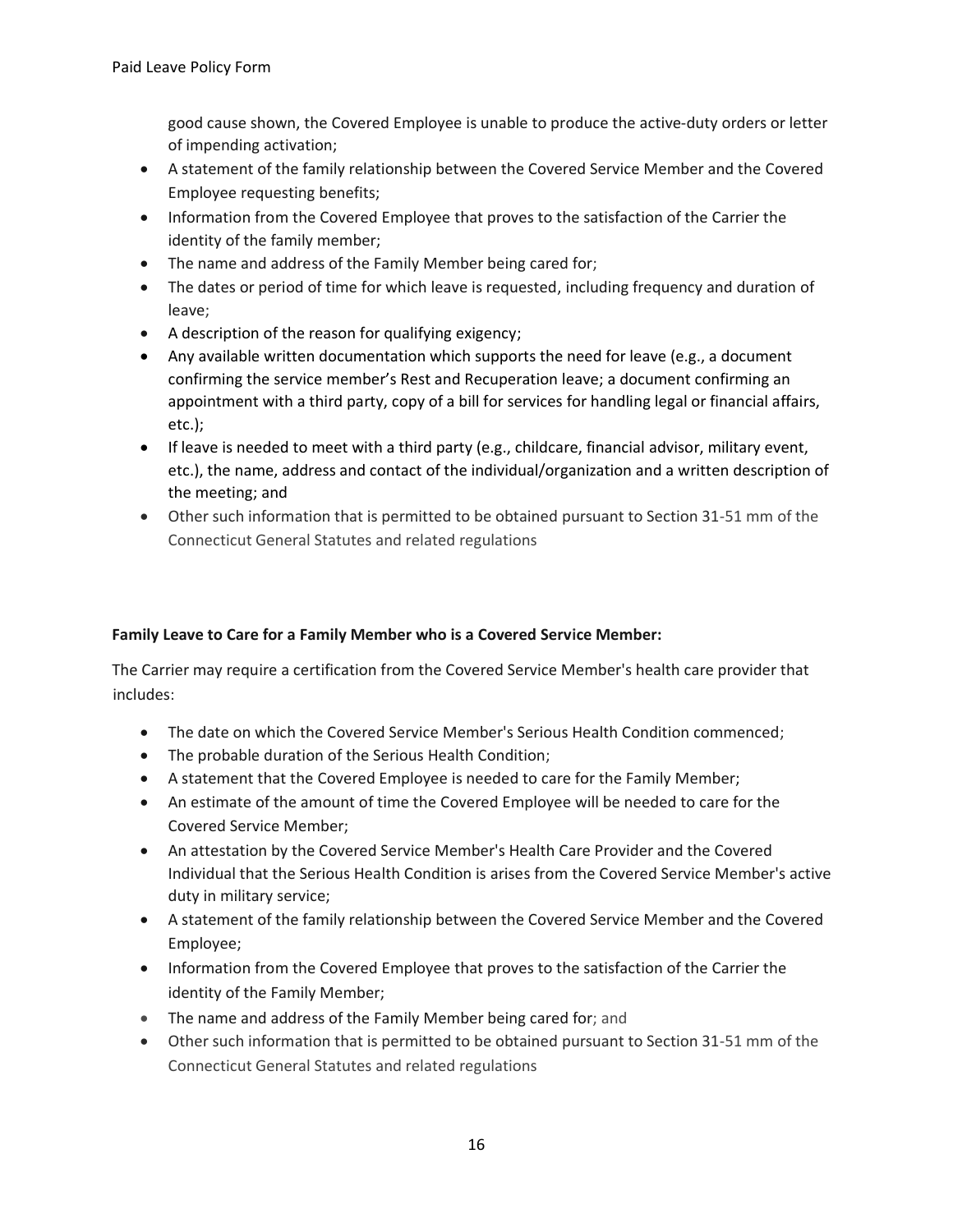The Carrier must accept as an alternative form of certification an Invitational Travel Order (ITO), or certification of military status and serious health condition. Invitational Travel Authorization (ITA) issued by the Department of Defense to any family member to join an injured or ill service member at his or her bedside. An ITO or an ITA constitutes automatic

- The Carrier must accept the ITO or ITA as complete and sufficient certification of the need for leave, even if the Covered Employee's own name is not on it.
- The Carrier may require proof of a covered family relationship between the Covered Employee and service member.
- If the Covered Employee needs leave beyond the expiration date of the ITO or ITA, the Carrier may require certification of status via normal procedures.

## **Information That May Be Requested from the Employer:**

 Carrier. The Carrier may consider failure by the Employer to provide such information as a failure to The Carrier may require that the Employer, within ten business days from the date of notice or the filing of a claim for benefits, provide to the Carrier all relevant information or records requested by the fulfill its obligations under the policy. If the Covered Employee consents, the Carrier may rely on the information provided by the Covered Employee in order to determine eligibility and amount of paid leave compensation.

This information or records may include the following:

- Whether the Covered Employee will receive any paid leave benefits from the Employer during the requested leave period;
- Wage information for the employee during the base period;
- Information about dates worked by employee, if relevant to claim administration;
- • Previously approved claims for paid leave benefits received by the employee within the prior 12 months;
- Whether the Employer has approved or intends to approve the request for leave under the Family and Medical Leave Act or any other policy allowing for paid or unpaid leave; and
- Any other relevant information or records related to the request for leave, including but not limited to, evidence of a fraudulent claim.

## **Information that the Employer May Request from Carrier**

 leaves taken by their employees during the prior 12 months. Employers are also entitled to any The policy should indicate that the Employer is allowed to request records of the duration of approved information that the Carrier possesses which is necessary in order for the Employer to comply with the CT Paid Leave Act and policies.

#### **Overpayments**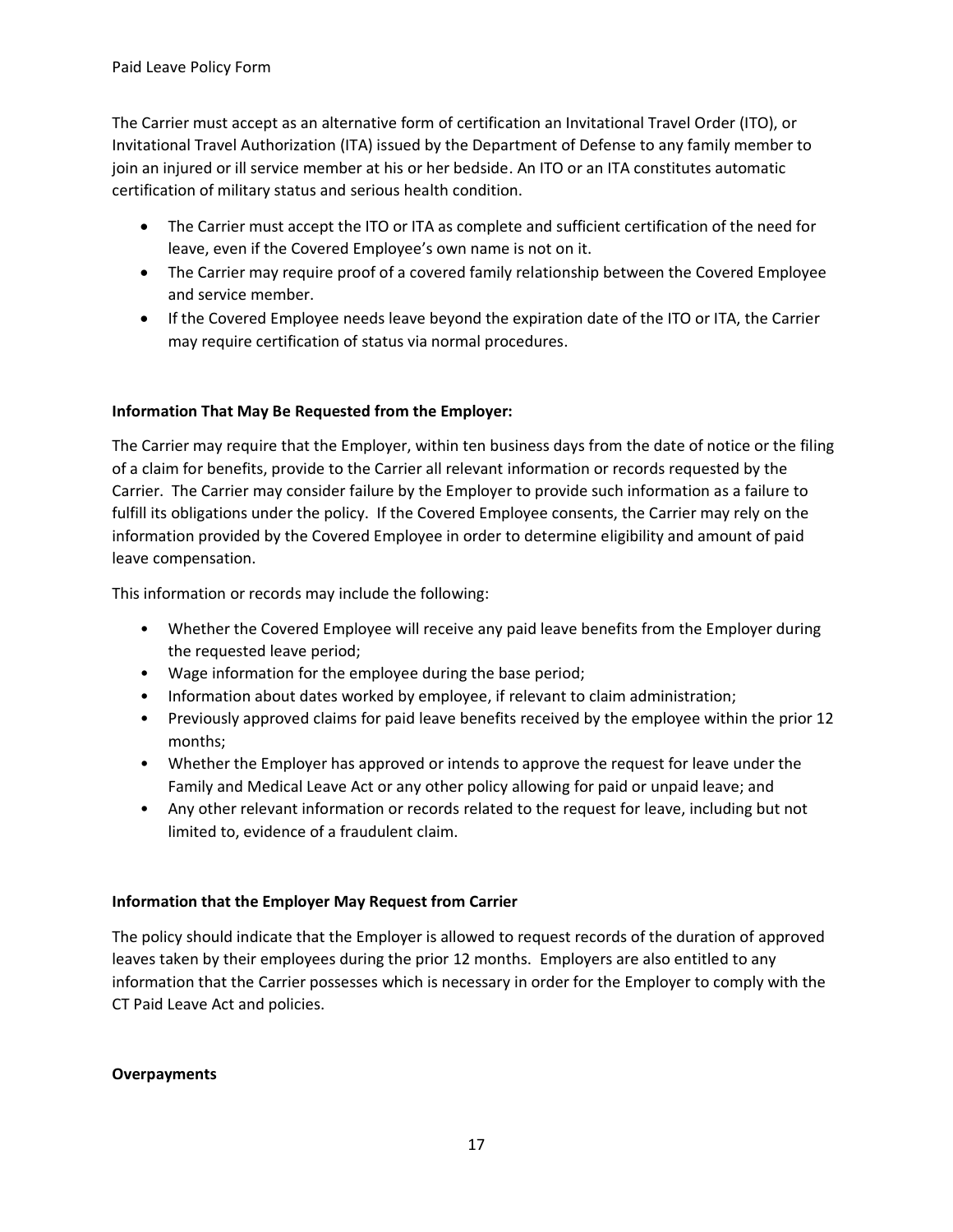provisions for recouping any overpayment of benefits. If the Policy includes a section regarding overpayments or subrogation, the Carrier should state any

### **Claim Denials**

The policy should indicate that if a claim is denied, the employee will be provided with, at a minimum:

- 1. The specific reason for the denial;
- 2. The specific law or section of the policy that caused the denial;
- 3. What documentation was relied on for the denial;
- 4. What documentation can be provided, if any, to reconsider the denial; and
- 5. Reference to the reconsideration and appeal processes and timeframes.

#### **Reconsideration and Appeals**

The Policy must include a section notifying the Covered Employee that if a paid family or medical leave claim is denied, the Covered Employee may request a reconsideration of the determination via the Carrier's internal process before the Covered Employee exercises the right to appeal a denial of the claim to Connecticut Department of Labor ("CT DOL"). The reconsideration process should be available both for denial of leave entirely, or for another adverse determination, such as approval of a leave duration that is less than the requested duration or benefit payment amount that is disputed. The Carrier's reconsideration process shall not require the Covered Employee to submit a request for reconsideration less than ten calendar days from the receipt of notice of its determination.

The Carrier's reconsideration process must extend the ten calendar-day filing period where an individual establishes to the satisfaction of the Carrier that circumstances beyond the individual's control prevented the filing of a request for reconsideration within the prescribed ten-day filing period.

If the reconsideration results in a denial of compensation, the Carrier must advise the Covered Employee in writing that the Covered Employee may appeal to the CT DOL and identify how to contact the CT DOL.

 for benefits documentation that is retained by the private plan administrator or Employer within ten (10) business days of the request by the CT DOL relevant to an appeal of a denial of or dispute over The private plan administrator and Employer shall be required to furnish the CT DOL with all application family or medical leave benefits by the Employee.

#### **Definitions**

If it includes any of the following definitions, the policy shall include definitions that are no more restrictive than those required by the CT Paid Leave Act and policies:

From Conn. Gen. Stat. §§ 31-49e and 31-51kk:

- Base period
- Base Weekly Earnings